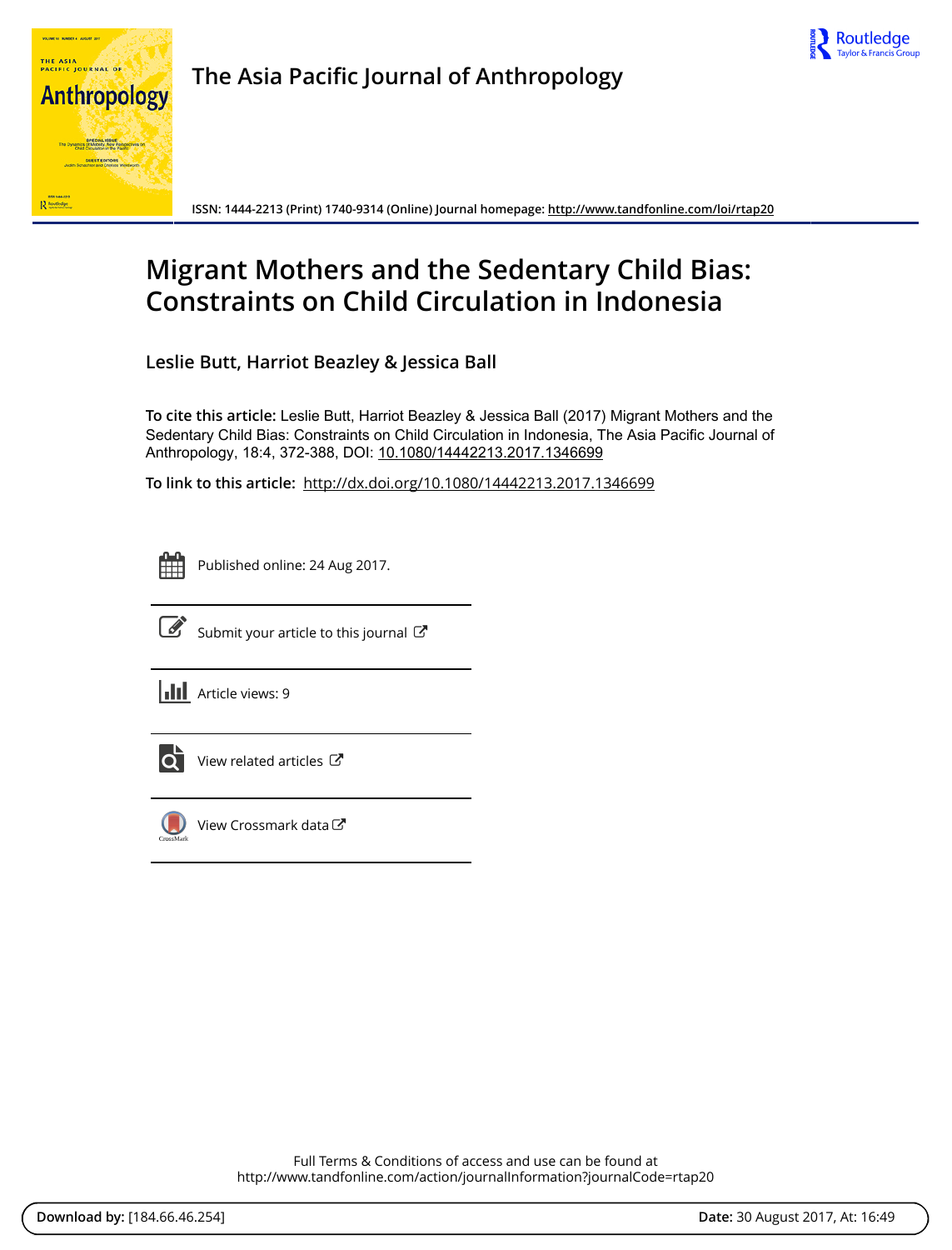

# <span id="page-1-0"></span>Migrant Mothers and the Sedentary Child Bias: Constraints on Child Circulation in Indonesia

Leslie Butt, Harriot Beazley and Jessica Ball

Across the Asia-Pacific region, increasing numbers of women are migrating transnationally for low-skill work while their children remain in home communities, fostered by family or neighbours. Drawing on ethnographic research conducted in 2014–15 in Lombok, Indonesia, this paper describes a sedentary child bias within Indonesian policies, and how this bias constrains migrant mothers' choices regarding the care and well-being of their children. Vignettes describing the challenges of caregivers in Lombok families illustrate how the absence of social services, local forms of child fostering and limits on transnational adoption and child mobility together significantly curtail migrant mothers' opportunities to arrange optimal support for their children while working abroad. The sedentary child bias in Indonesia raises issues around limits on the circulation of children that are relevant to the wider Asia and Pacific region, where temporary female labour migration and concomitant mother–child separation is on the rise.

Keywords: Mother–Child Separation; Feminisation of Migration; Fostering; Adoption Policies; Child Welfare; Indonesia

### Introduction: Migrating Mothers and Non-Circulating Children

The mobility of persons across borders is a defining feature of the modern era. Since the 1970s, low-skill migrant workers have increasingly crossed borders to work, mostly in insecure, poorly paid and transient jobs. Families in which a parent works outside the country where their children reside have been called 'transnational families'

Leslie Butt is associate professor in the Department of Anthropology, University of Victoria, Canada. Harriot Beazley is senior lecturer, Human Geography, University of the Sunshine Coast, Australia. Jessica Ball is professor, School of Child and Youth Care, University of Victoria, Canada. Correspondence to: Leslie Butt, Department of Anthropology, University of Victoria. PO Box 1700, STN CSC Victoria, BC V8W 2Y2 Canada. Email: lbutt@uvic.ca

<sup>© 2017</sup> The Australian National University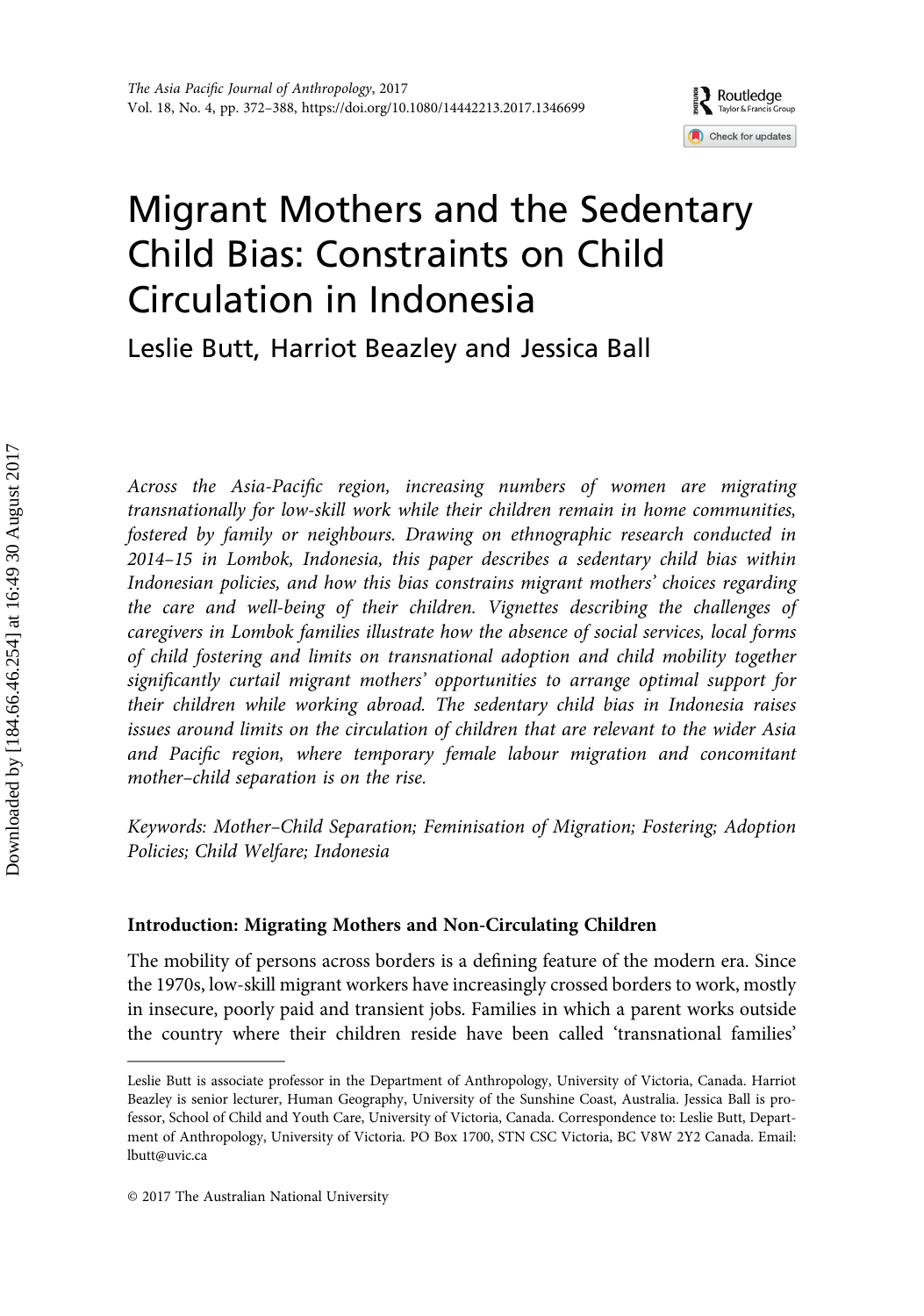<span id="page-2-0"></span>(Mazzucato [2015\)](#page-16-0). However, geographically, if not socially and psychologically, transnational labour migration tends to produce fragmented, scattered families (Coe [2014;](#page-15-0) Parreñas [2005\)](#page-16-0). A parent may work overseas while children remain in the care of the sedentary parent, or both parents may migrate, leaving children in the care of relatives, neighbours or friends (in this paper, referred to as 'fostering'). The divided migrant family is part of a growing trend towards parent–child separation: in 2002, the World Bank estimated that ten per cent of children across the globe lived apart from their parents (Ensor & Gozdziak [2010\)](#page-15-0).

Over the past two decades in the Asia-Pacific region, mothers have increasingly been the parent leaving home to work overseas. A feminisation of migrant labour finds women taking up low-skill jobs in agriculture or industrial sectors, or as domestic workers and caregivers within a broader 'care' industry (Ehrenreich & Hochschild [2004](#page-15-0); Piper [2008](#page-16-0)). Overseas employers require migrants on temporary work visas to travel alone, without family: children are seen as inimical to adults being effective workers (Glass, Petrzelka & Mannon [2011](#page-15-0)). In consultation with their families, women typically leave their children at home in the care of the husband, grandparents or extended family while they work, and send remittances home to support the family.

This article problematises the normalisation of the concept of a sedentary, staybehind child who is separated from his or her transnationally mobile working mother. The normalisation of mother–child separation is of pressing concern for the Asia-Pacific region, where international laws addressing the rights of children have gained traction over the past three decades. Promotion of parent migration by regional states may be at odds with child-focused goals found in treaties such as the 1989 United Nations Convention on the Rights of the Child (CRC) and the 1993 Hague Convention on Protection of Children and Co-operation in Respect of Intercountry Adoption (Hague), in which geographic proximity of parents, and family stability, are accepted as key to child well-being. Children should not travel with working parents, are entitled to a 'family environment' and should be cared for 'at home' (cf. Introduction, current issue). To achieve coherence, states must grapple with often competing objectives of their commitments to children's rights, alongside national economic strategies that encourage migration. In nations such as Indonesia, neoliberal economic priorities and rationalities promoting the migration of mothers often clash with liberal-democratic values that emphasise family stability and child protection.

In Indonesia, the country's high and rapidly increasing rate of female migration offers the chance to explore how a confluence of policies shape ideas about the potential mobility and circulation of children. By exploring Indonesian policies around motherhood, migration, fostering and adoption, we identify some of the roots of naturalised assumptions about child sedentarism and the role of these assumptions in promoting an idealised, home-based child citizen within a new global landscape. We suggest that values around child sedentarism in Indonesia draw from shifting ideas about women's work, from idealised notions about cultures of fostering and from constraints on the transnational circulation of children. The social construction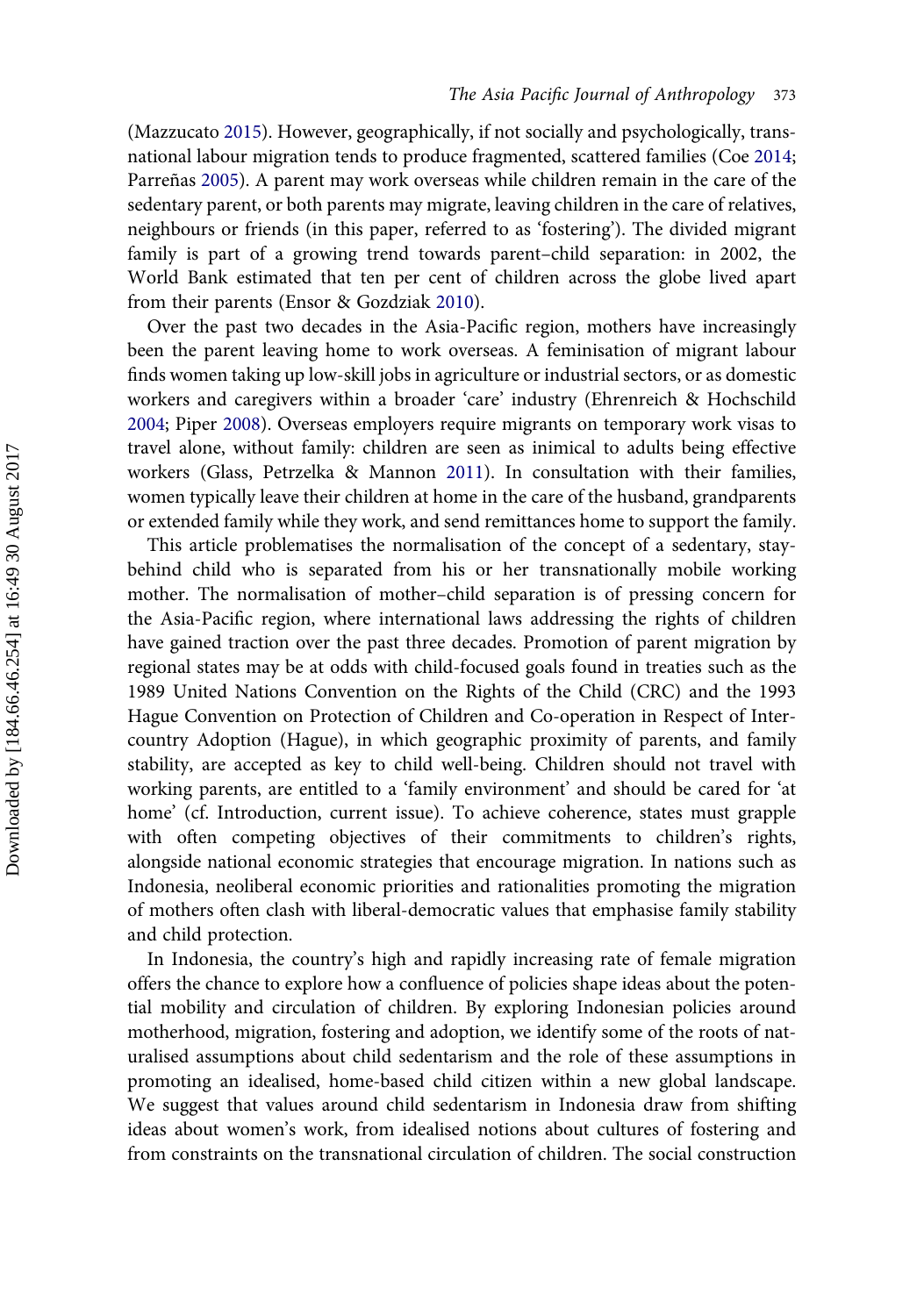<span id="page-3-0"></span>of the ideal child as a sedentary person is normalised through dominant discourses and values within institutions, from the family to the nation-state. These values define which kind of child may be allowed to circulate globally, and which kind of child may not.

To elucidate assumptions about sedentary children in Indonesia, we draw on results of fieldwork carried out in 2014–15 on birth registration in transnational families in three high migrant-sending communities in East Lombok, Indonesia. East Lombok is one of the poorest districts in Indonesia, with a multi-generational history of migration and an increasing number of migrating mothers. Our research on family responses to children's needs allowed for close exploration of the impact of policies on experiences and practices of mothers and caregivers in communities where migration offers one of the few opportunities for income generation available to families. The research team hosted knowledge-sharing workshops, interviewed migration experts and advocates, carried out participant observation in communities and conducted in-depth interviews with a total of 42 mothers, fathers and children in 21 migrant families in three separate villages (Ball, Butt & Beazley [2015](#page-14-0)).

This article focuses on three distinct ways Indonesia's policies regarding migration and the circulation of children normalise and idealise a sedentary child. First, we highlight Indonesia's aggressive promotion of the transnational migration of mothers as low-wage workers alongside a dearth of national social policy aimed at supporting migrant families. Second, we describe the state's reliance on family fostering in local communities. Third, we describe Indonesia's opposition to in-country or international adoption and its implications for the limited movement of at-risk children of transnational mothers. Rather than emphasising the ethnographic contexts of the Lombok locales where children of migrants and caregivers live, we emphasise structural frameworks and how these constrain individual and family choice. We recognise that migrating Indonesian mothers have a capacity to take action around work and childrearing which is rooted in personal agency (Constable [2014](#page-15-0); Khoo et al. [2015\)](#page-16-0) and that mothers' capacities are mediated by important, local sociocultural formations. Notwithstanding, we describe how policies can impact individual lives and subjectivities in multiple ways. We offer vignettes of the experiences of two caregivers in Lombok to illustrate how national policies can impose deep constraints on mothers' and caregivers' capacity for agentive action. We argue that a sedentary child bias limits the choices that mothers from Lombok may wish to make about how to raise their child, who should raise their child and whether or not to raise their child themselves.

#### Mobile Mothers as an Asia-Pacific Problem

Between the 1950s and 1990s, the world witnessed a large increase in low-skill workers migrating from the global South to the global North, which coincided with the period of accelerated globalisation processes—a gradual and intensified integration of the majority of countries into a single global economy (Piper & Roces [2003](#page-17-0)). Weakened nation-states within this economic regime have benefited considerably from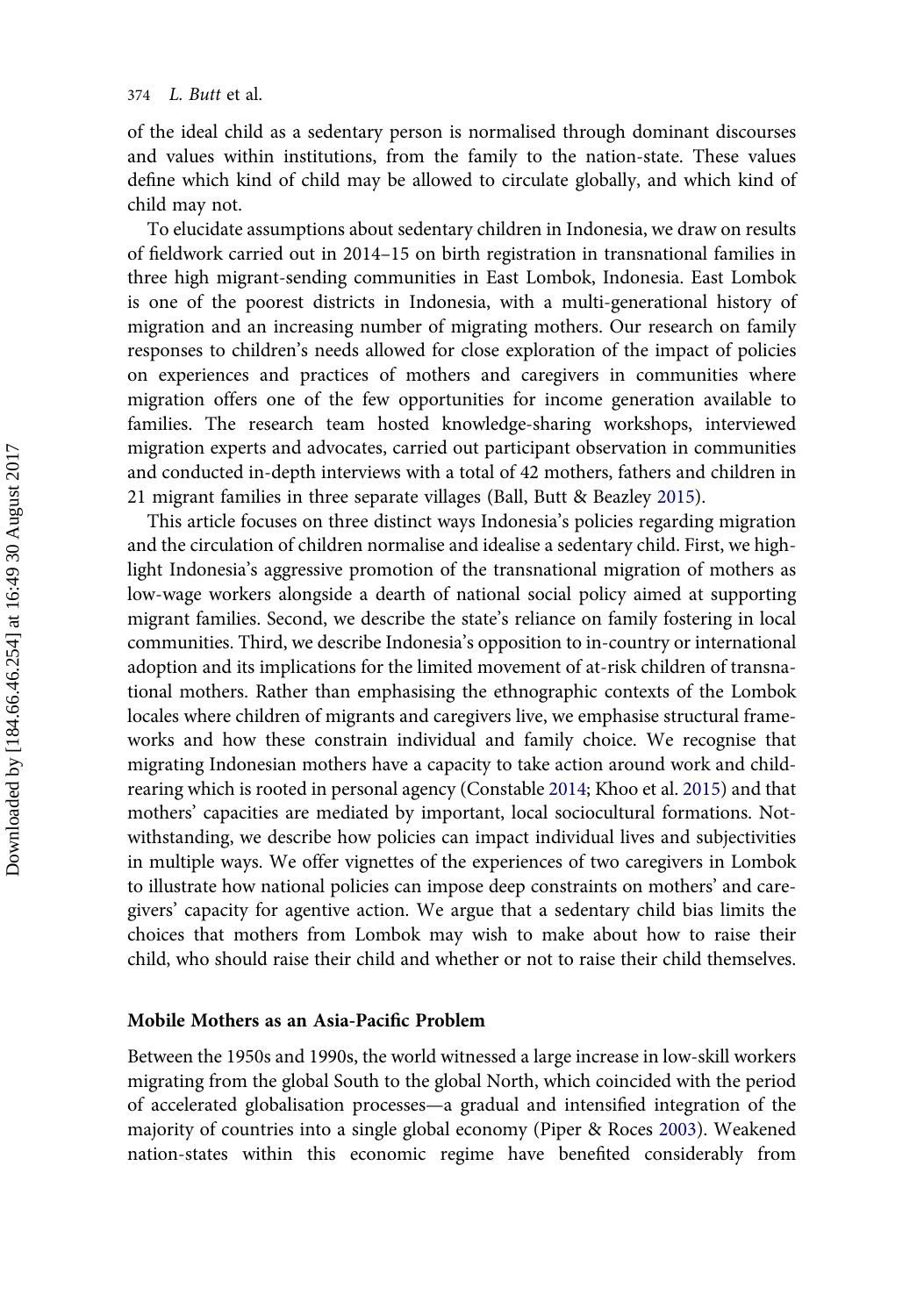<span id="page-4-0"></span>remittances sent home by migrants who typically leave family behind to work overseas (World Bank [2013](#page-17-0)). Since the 1970s, migration has been increasingly shaped by contract labour rather than by family migration. An 'Asia-Pacific migration system' has emerged, where groups of countries develop reciprocity and linkages between migration, labour, capital, goods and information (Goss & Lindquist [2000\)](#page-15-0). Global demands for low-skill female labour in many countries has led to a feminisation of transnational migration in the contemporary Asia-Pacific region. A recent estimate suggests that women comprise more than 50 per cent of low-skill migrants leaving Indonesia, the Philippines, Thailand and Vietnam to seek work primarily within Asia and the Middle East (Lam & Yeoh [2016](#page-16-0)). For women migrants from the Pacific Islands nations of Vanuatu, Tonga, Samoa and Tuvalu, the most popular des-tinations are Australia and New Zealand (Connell [2015](#page-15-0)).<sup>[1](#page-14-0)</sup> Typically, low-skill jobs are obtained through short-term temporary work visas and offer poor wages, no job security and restrictive accompaniment policies with no possibility of family reunification (ILO [2013\)](#page-16-0).

Transnational labour migration is a livelihood strategy used by many families in the region to improve family circumstances in what Connell ([2015,](#page-15-0) 80) describes as 'a rare and important outlet for the relatively and absolutely poor'. Accurate numbers of mothers and fathers involved in transnational migration are difficult to calculate because a large proportion of migrants are undocumented. Estimates of the numbers of children who stay behind when their mothers migrate are also difficult to tally, but the population is significant and growing. In the Philippines, for example, around three million children live separated from one or both migrating parents (Cortes [2015\)](#page-15-0). In China around 60 million children live separated from one or both parents (Zhou et al. [2015](#page-17-0)). The impact of mothers' prolonged absences from their children has become the subject of increasing concern, as countries struggle to calculate development opportunities of migration in terms of remittances, but also in terms of the wellness of the youngest generation. Some research has documented positive impacts of migration on children, arguing that emotional well-being is not overly compromised and that remittances help with material needs and improve the quality of family life (for example Mazzucato [2015](#page-16-0); McKay [2012](#page-16-0), [2007](#page-16-0)). Other studies have documented ambiguous or negative impacts including on children's health, education, psycho-social well-being and safety (for example Cortes [2015;](#page-15-0) Hoang et al. [2015](#page-16-0); Parreñas [2005](#page-16-0); Taufatofua [2011;](#page-17-0) Wentworth, Agarwal, current issue).

In Indonesia, as many as nine million Indonesian migrants work overseas, and approximately 76 per cent of documented workers are women. The primary destination countries for Indonesian women are Saudi Arabia, Malaysia, Taiwan, Singapore and Hong Kong, and 90 per cent of women migrants are employed as domestic workers (Andrevski & Lyneham [2014](#page-14-0); Khoo et al. [2014\)](#page-16-0). Around one million children are estimated to stay behind in Indonesia while one or both parents migrate (SMERU [2014](#page-17-0)). Scholarship exploring the impact of the feminisation of migration on Indonesian children suggests Indonesian children may not fare as well as children in some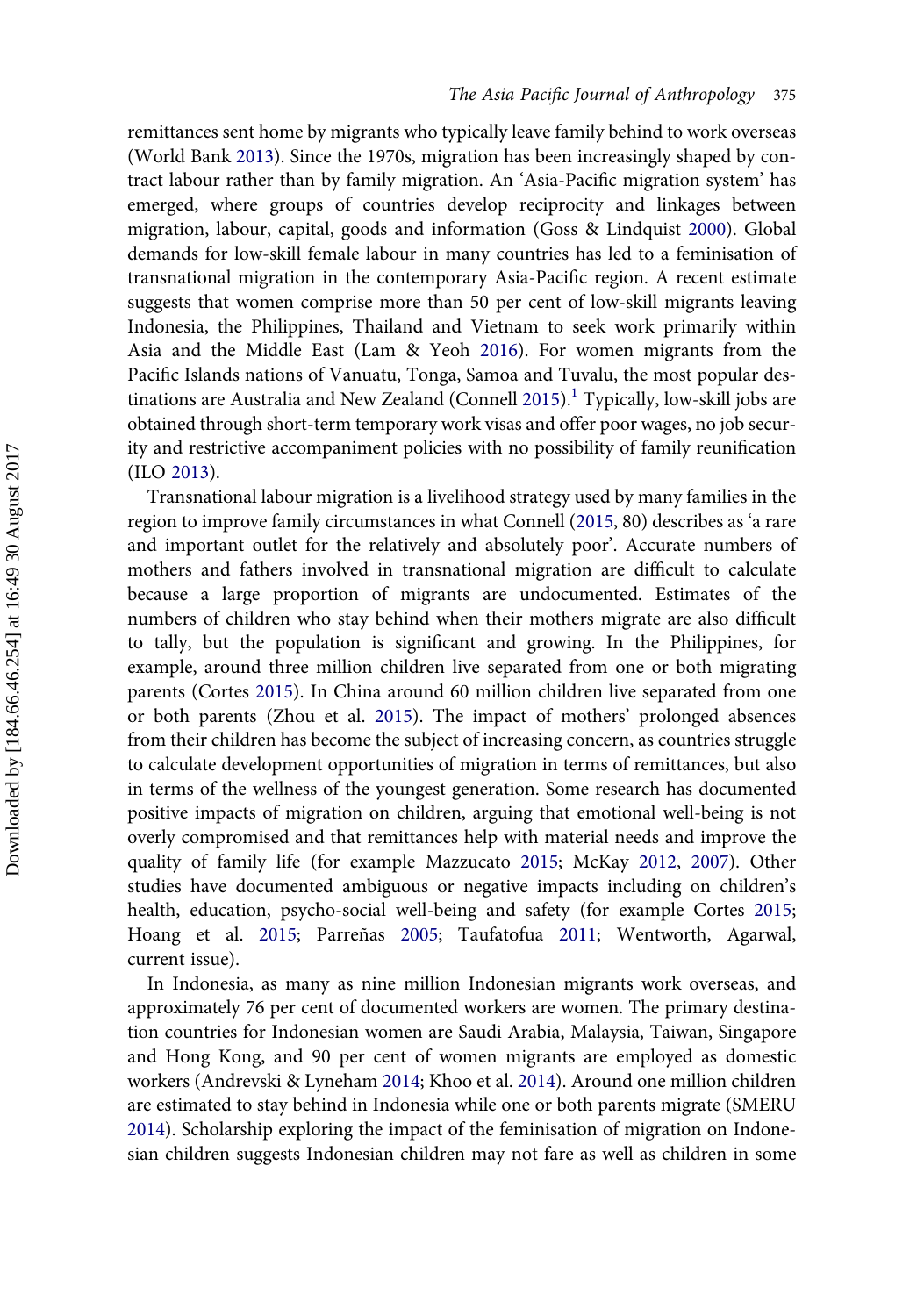<span id="page-5-0"></span>other Southeast Asian nations (Beazley, Butt & Ball [n.d.;](#page-15-0) Hoang, Yeoh & Wattie [2012;](#page-16-0) SMERU [2014](#page-17-0)). Ethnographic insights gleaned from our close study of family experiences in Lombok, described below, point to some of the implications of a national sedentary child bias on caregivers and on the stay-behind children of migrant mothers from rural villages in East Lombok.

#### Lombok's Migrating Mothers

Lombok is a small rural island in the Indonesian province of West Nusa Tenggara. Lombok is characterised by high population growth, low wages, low education and employment, food insecurity, falling agricultural productivity, poor communications and poor health including high infant mortality (Ball, Butt & Beazley [2015](#page-14-0)). One of the highest 'sending areas' of transnational migrants in Indonesia, the district of East Lombok is particularly impoverished, with almost no government investment in job-creating industries. Transnational migration is estimated at 100,000 migrants per year from the island, although an acknowledged high rate of undocumented migration makes it difficult to establish exact figures (ILO [2013](#page-16-0)).

Stay-behind children in Lombok villages typically live in individual nuclear family households situated either near homes of other relatives, or within larger compounds under a patriarchal compound head. Because marriage is patrilineal and patrilocal, married women usually permanently relocate from their family home to their husband's compound and raise their children there. If a mother leaves for work, responsibility for care of the child is usually negotiated within the father's family first. The father, a paternal or maternal grandmother or other female relative, including an older sibling or aunt, may care for the child.

When mothers consider leaving Lombok, they find they face considerable state, family and personal pressure to go. First, the Indonesian government promotes labour migration as a development strategy because migration encourages an influx of overseas capital through remittance payments, which help address poverty and unemployment (IOM [2010,](#page-16-0) 10). In recent years women have become the main contributors of international remittances to Indonesia, which totalled seven billion USD in 2013, equalling one per cent of the country's GDP, and second only to mining as a source of foreign monies coming into the country (World Bank [2014\)](#page-17-0). The government has invested in a special airport terminal in the capital to process the large numbers of departing and returning migrants, where a banner calling transnational migrants 'heroes' is on prominent display (Chan [2014\)](#page-15-0).

Indonesia has a long history of valuing a woman who supports her husband's success and her children's development, and motherhood is already valorised in state institutions such as wives' organisations for military and civil servant families. While national values encourage women to prioritise their family's well-being, state authorities have stretched ideals of good mothering to include working overseas, extolling migrant women as 'model mothers', 'exchange rate heroes' and 'heroes of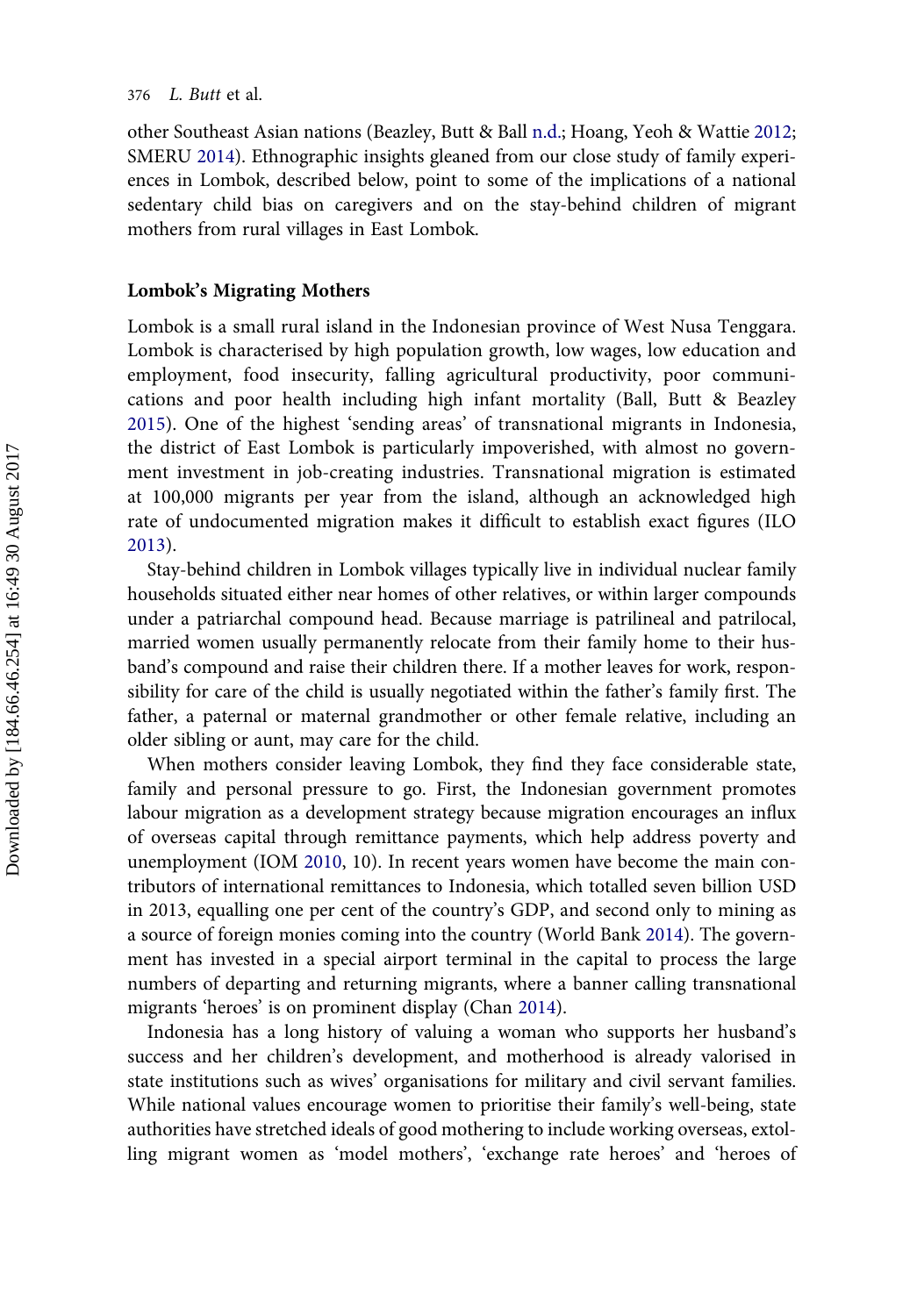<span id="page-6-0"></span>development' (Chan [2014](#page-15-0); Silvey [2004\)](#page-17-0). Chan ([2014\)](#page-15-0) describes how the national migration regulation board aggressively recruits women workers during local visits by reminding them of their need for sacrifice, self-discipline and duty to help family. As a result, migrant women and their families increasingly understand what it means to be 'good' and 'successful' in terms of their ability to send remittances to their children. The theme of sacrifice stands out in how mothers articulate their commitments, exemplified by one respondent in a study of the experiences of migrating Indonesian mothers: 'I sacrificed for my children, by leaving them behind and surviving over there' (Dewi [2011](#page-15-0), 213).

A second source of significant pressure for women to migrate increasingly comes from the woman's family, as remittances enable families to buy food, pay school fees and build better homes (see Chan [2017](#page-15-0)). State and family values thus often converge, creating strong pressure for a woman to leave her children at home in order to achieve goals that the state, the family and the woman all want—a prospering family.

For migrant mothers there are 'double shift' expectations around providing domestic services overseas while retaining responsibilities for caring for children at home. While employed as a domestic worker in an overseas household, the migrant mother is often expected to pretend not to have her own children, engaging in a form of stratified reproduction by carrying out the work of mothering the children of her affluent employer, while others care for her own children at home (Parreñas [2005](#page-16-0), [2008\)](#page-16-0). Many migrant mothers nonetheless call or text their children, and seek to oversee homework activities and address practical needs to ensure the adequate care of children who stay behind (Dewi [2011;](#page-15-0) see also McKay [2012\)](#page-16-0).

Third, Indonesian mothers themselves are often eager to migrate. While some women discuss options with family and choose not to go, expectations of compliance with oppressive gender norms can sometimes encourage women to seek work out of country (Beazley [2007](#page-15-0); Khoo et al. [2014\)](#page-16-0). More commonly, leaving home may offer women new opportunities, a temporary or permanent escape from difficult family situations, from stringent cultural expectations regarding sexuality and marriage or from difficult or abusive partners (Chan [2017;](#page-15-0) Graham [2008;](#page-15-0) Williams [2007](#page-17-0)).

The pressures facing migrant mothers, however challenging, tell only part of a family's story. For most of the caregivers we observed in our interviews, conditions fall short of an idealised, secure and supportive home base for stay-behind children. On the contrary, conditions for care are precarious and often insecure because the sedentary child bias in policy curtails options. In the following sections we use ethnographic vignettes to describe two struggling grandmother caregivers' experiences in order to show how a forced sedentarism destabilises children's lives and exposes them to significant risk. The first vignette from a village in East Lombok describes the local pressures on a woman to migrate, the place of fostering in migration and the absence of social support for families in need. The vignette encapsulates the experiences of many respondents from our study for whom migration did not work out as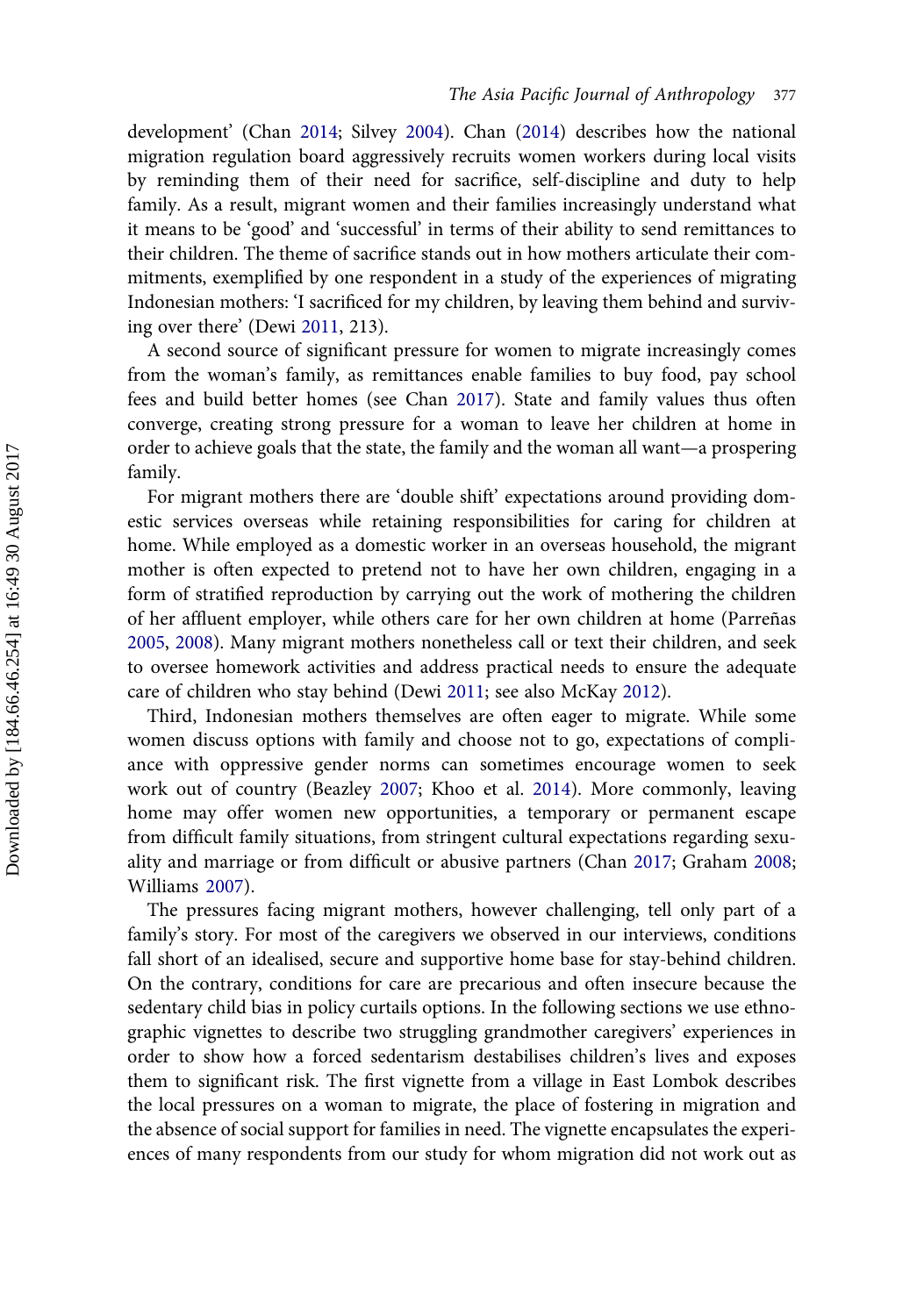planned, when extended family fostering was the only option for care and when no other systems provided assistance in coping with the challenges of mother–child separation.

#### Vignette: The Sedentary Fostered Child when there are no Remittances

Anis<sup>2</sup> left high school after her second year in order to marry her young boyfriend. After having a child shortly after marriage, Anis was permanently abandoned by her husband when their baby was two months old. The family decided she needed to pursue domestic work in Saudi Arabia. Anis was recruited by a local broker who put her through a migration training program and arranged for a contract caring for children in a household in Saudi Arabia. Together the family agreed Anis would leave her eight-month-old daughter in the care of her mother Hussema, a widow. Anis sent remittances home for a time. After falling pregnant as a result of being sexually assaulted by her employer, she was deported back to Indonesia, in accordance with immigration policy in Saudi Arabia forbidding pregnant domestic workers from remaining in the country. Back in Lombok, Anis gave birth to her mixed-ethnicity second child. When this child was six months old, Anis returned to Saudi Arabia as a domestic worker, in part to avoid the shame and stigma within the community around her second child's parentage. Both of her children remained with their grandmother Hussema, who planned to rely on remittances from Anis to feed and care for the two children. Anis did not contact Hussema after she arrived in Saudi Arabia the second time, and according to Hussema, since that time Anis had completely disappeared. She sent no remittances home. When asked if Hussema had contacted a migrant advocacy NGO to help track her daughter, she responded, 'I am too embarrassed. I have asked neighbours to help me contact her employer in Saudi Arabia, but we have heard nothing'. What little money Hussema had saved was spent trying to locate her daughter. Now, three years after her daughter's disappearance and with no income to assist with household finances, Hussema struggles to find funds to send her grandchildren to school. She qualifies for a government rice subsidy and free health care as hers is one of the poorest households in the village, but her only other income comes from manually de-stemming large quantities of chili peppers, for which she earns about 1USD per day.

As the above vignette shows, a grandmother's care options in Lombok are significantly shaped by restrictive accompaniment laws in destination countries such as Saudi Arabia. These laws require childrearing and transnational labour to take place in different locales and to be mutually exclusive. The migration industry within Indonesia reinforces this norm. Official training centres and national migration processing bureaus provide no childcare for trainees during their required three-month predeparture training. A new legal framework developed in 2014 to ensure children have 'the right to child care' as part of the Indonesian Child Protection Law adopted in 2002 has yet to pass, and there are no clear guidelines for migrant child care (Ball, Butt & Beazley [2015](#page-14-0)).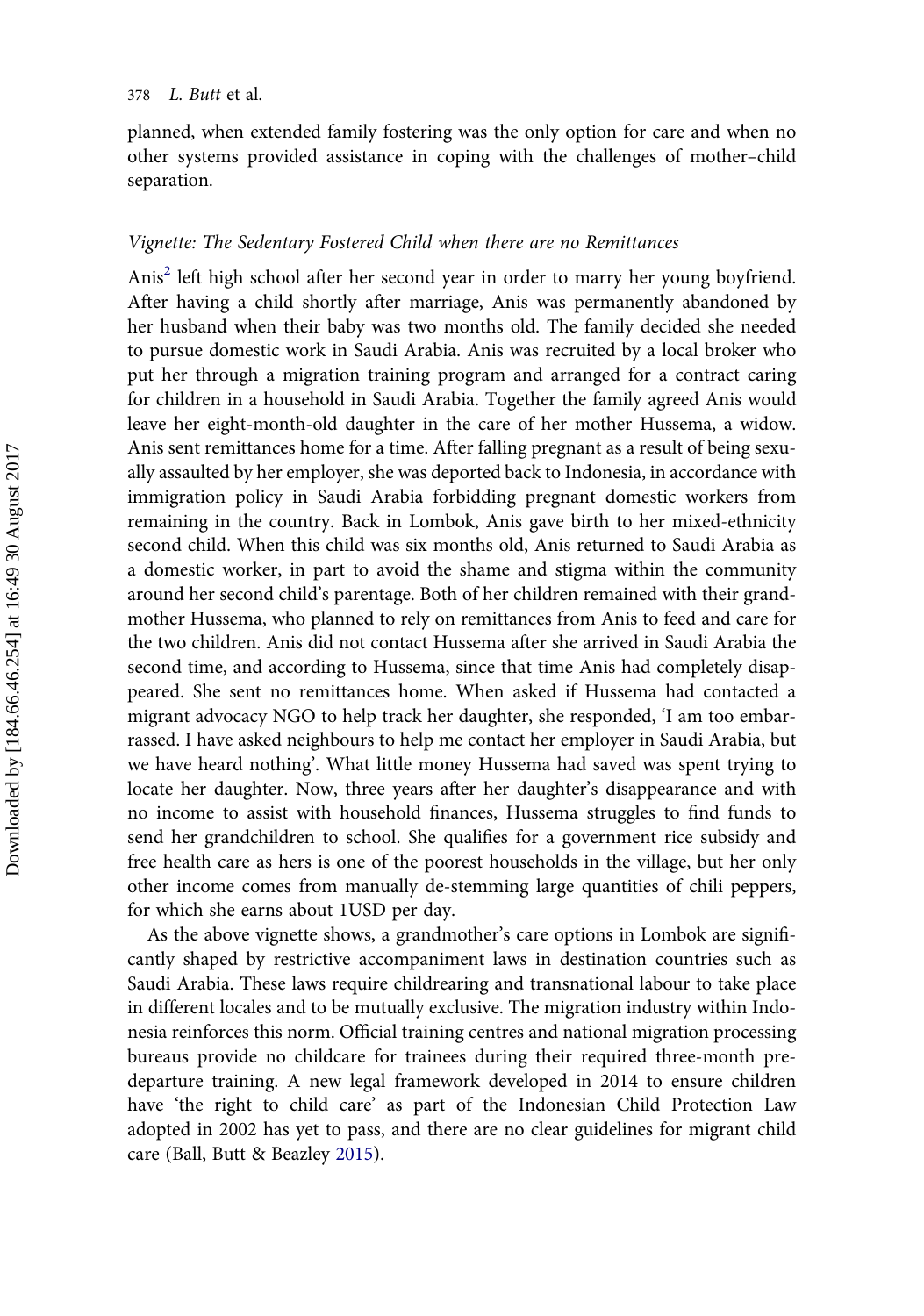<span id="page-8-0"></span>For Lombok mothers who leave Indonesia to work overseas, the state provides no programs to support the well-being of their stay-behind children. There are no systems in place for grants, free schooling, after-school care, income-generation assistance or practical support for caregivers who foster stay-behind children.<sup>3</sup> There are no systems to support families when remittances never arrive or the migrant never returns. There are also no systems to support children conceived or born overseas while working (Butt, Ball & Beazley [2016\)](#page-15-0). On the contrary, the few social programs in villages like Hussema's favour sedentary children whose parents are present. Prenatal health services and postnatal infant care, for example, are organised by local health units which link health cards to a region (cf. Wentworth, this issue). Important new national initiatives to promote birth registration similarly situate registration processes within sub-district offices whose systems are designed around long-term sedentary household registration (Ball, Butt & Beazley [2015](#page-14-0)).

These systemic omissions drive home the extent to which family fostering is expected to fill the gap in services within local communities. One of the most important assumptions embedded in national values around the sedentary child is that kin of the migrant mother will care for children in the child's family home. Family fostering is therefore understood as sufficient for the child's emotional and developmental needs.

The assumptions about fostering build on a long-standing, widespread tradition of fosterage in Lombok, as in the rest of Indonesia. Fostering has been widely documented in Sulawesi (Schrauwers [1999\)](#page-17-0) and Java (Newberry [2014](#page-16-0), [2010\)](#page-16-0). A 'foundational flexibility' around kinship and parenting is a valued cultural disposition, Newberry ([2014,](#page-16-0) 81) argues, one evident in the high mobility of children between Indonesian households. Some fostering is rooted in Dutch colonialism where, until 1949, families brought children into colonial households to work as servants (Schrauwers [1999](#page-17-0)). With education increasing in value, Lombok children may circulate through homes of more affluent family members, where they pay for their room, board and school fees by helping with domestic chores such as laundry and housecleaning.<sup>4</sup>

There are many advantages to informal child fostering. Grant and Yeatman [\(2014\)](#page-16-0) remind us that fostering offers a risk-coping mechanism for households to offset economic or demographic hardships, to take advantage of resources available through extended kin networks and to redistribute the costs and benefits of childbearing across the extended family. Leinaweaver's [\(2014](#page-16-0)) transnational survey of informal fostering concludes that fostering can be beneficial when a child remains in a fixed locale, and when large numbers of people provide affective kin support within a single household.

Ideally, the biological mother, the sedentary child and the foster caregiver will interact in what has been described as a 'transnational care triangle', where they communicate and support each other in the project of caring for a child in what is presumed to be a relatively fixed locale (Graham et al. [2012\)](#page-15-0). In our research on the island of Lombok, however, we observed widespread multi-generation fostering. Many of the migrant parents who had arranged fostering for their children with their parents or kin were themselves fostered by others when young. We observed multiple examples of a fragmented, circulating nature of local fostering. We visited several homes where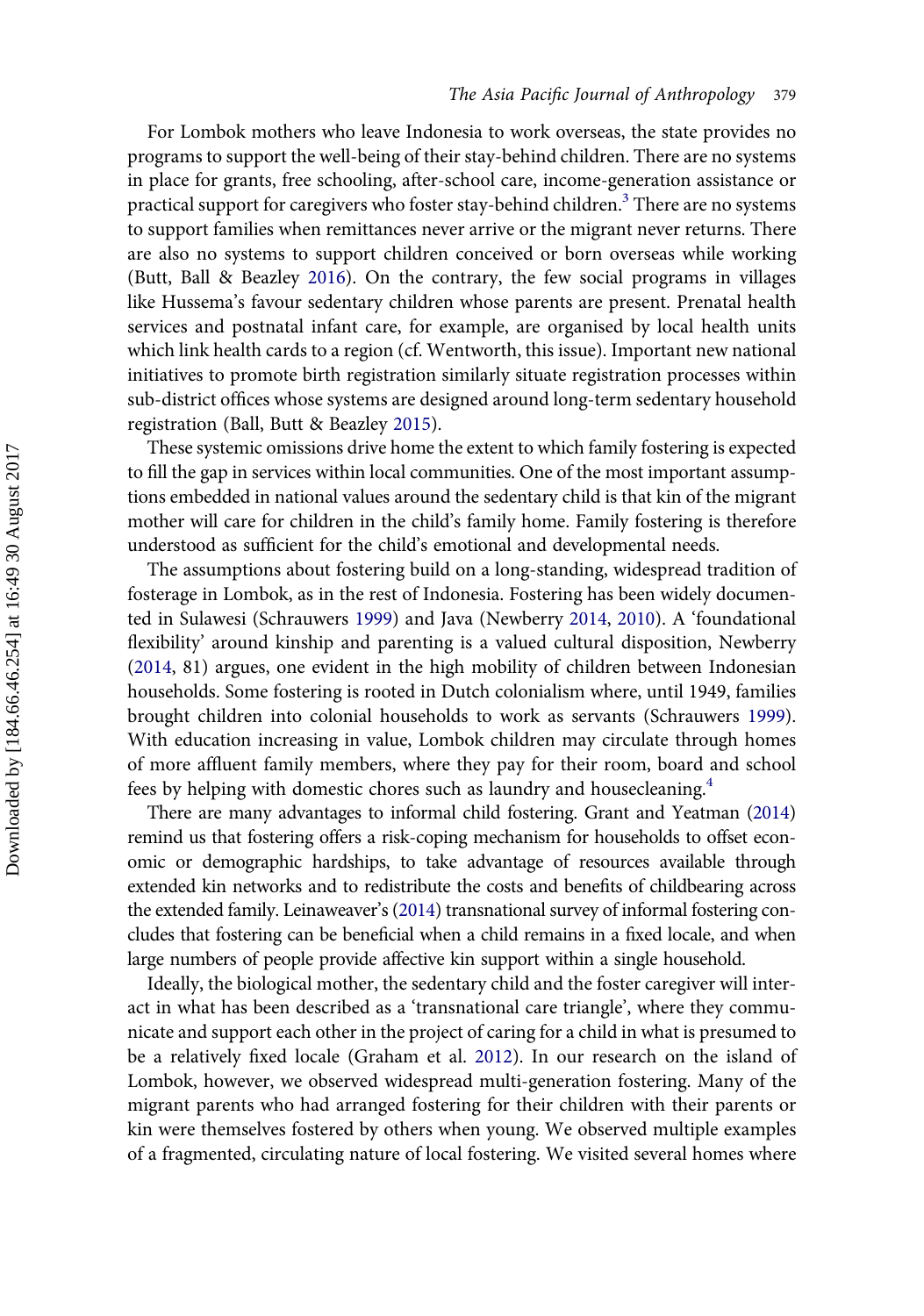neighbours or non-kin cared for children, and other homes where a single female caregiver had multiple children of migrating relatives and neighbours in her care. The designated foster parents themselves were also often absent, and temporary stand-in caregivers benefited by having foster children do household chores. The give and take of who looks after whom often changed as a result of family needs or crises, and not in response to the needs of the child. Thus the putatively 'sedentary' child did not necessarily change villages, but often moved between different homes on a regular basis, and there were frequent shifts in terms of who took on responsibility for care, including adolescent children looking after younger children.

Although our research in Lombok found about half of the fostered children in our study were well-cared for and benefited from remittances sent home by their parent(s), we also found most children were vulnerable emotionally, socially and physically. A recurring theme in our study was the emotional toll of mothers' migration on staybehind children, including emotional lability, behavioural volatility, social alienation and high school absenteeism. One caregiver described allowing children whose parents were overseas to come and eat and sleep in her house. As with many migrant families we interviewed in one village, these children did not attend school and roamed the forest during the day, looking for berries to eat and wood to sell as fuel in the village. The community was challenged to care for children who were not attached to one household in particular and who were viewed as having been 'neglected' by their parents (Beazley, Butt & Ball [n.d.\)](#page-15-0). These examples show how difficult it can be to foster children adequately in situations of family fragmentation and extreme poverty. There were simply not enough resources within communities to care for all stay-behind children.

In sum, in Lombok national laws and institutions are organised to make it easy for women to work overseas, but with no concessions or supplements to support the caregivers looking after children who stay behind. Many migrant mothers like Anis choose to rely on fostering, in part because no other options are available. Anis's decision to leave her children with her mother Hussema accords with contemporary Indonesian policies to place financial burdens for support of stay-behind children on migrating families. A child who is fostered consistently runs the risk of being placed in a situation that may not be in his or her best interests. Fostering, in short, offers a low-cost way for the Indonesian state to benefit from the remittances women send home, without assuming the social costs of the migrant mother's absence. Despite overt state political symbolism promoting mother–child nurturing, the state exploits the tradition of child fostering by failing to acknowledge risks to the child and family. Remittances from mothers' transnational labour provide a lucrative avenue for international funds to subsidise family social service needs.

### Adoption Policy and Migration: A Hidden Sedentary Bias

The previous vignette illustrated how a legacy of child fostering intersects with state policies promoting low-skill migration and an absence of state services, resulting in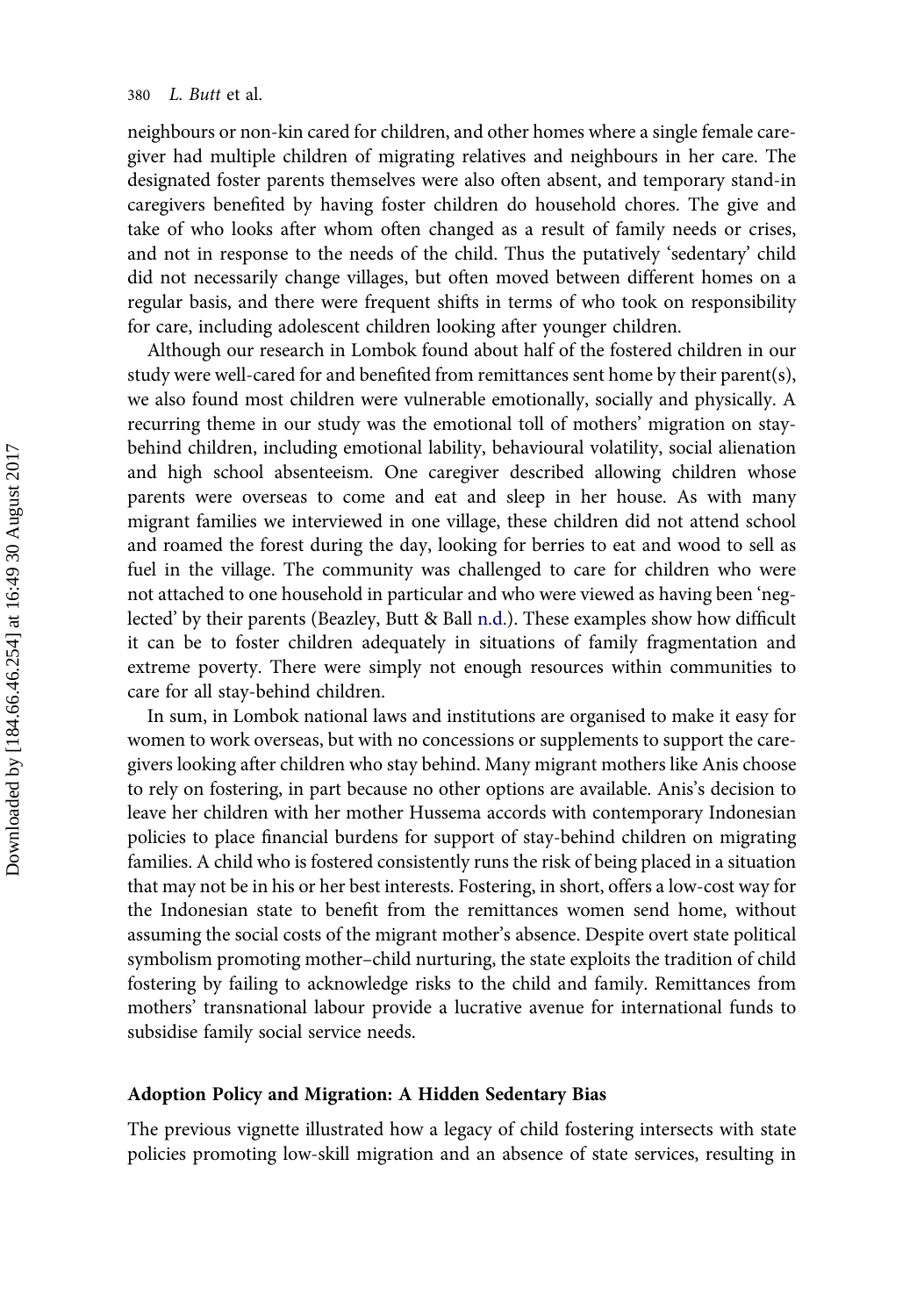<span id="page-10-0"></span>conditions in caregiver homes which fall short of an idealised care environment. Alongside accepting restrictive migration policies and an over-reliance on fostering, Indonesia also imposes sedentarism on children through a third avenue: its incountry and intercountry adoption laws. These laws place limits on the formal circulation of children in-country and transnationally. National adoption policies provide insights into the sedentary child bias in Indonesia and the disenfranchisement such policies impose on migrant mothers' relationships with their children.

Adoption is rarely assessed in the context of migration (but see Shachter, current issue). Partly in response to the Hague Convention which brought adoption into the human rights arena, post-1993 adoption patterns have moved away from an aggressive funnelling of children from dependent colonies or postcolonial nations to adopting parents based in coloniser nations. Instead, a new pattern is emerging of countries in economic crisis who send children abroad for adoption (Briggs & Marre [2009](#page-15-0)). In a polemic essay, Briggs ([2010\)](#page-15-0) argued the intersections between adoption and migration illustrate economic interdependencies between countries. Briggs suggests the value of a child crossing international borders in the current neoliberal era is part of a 'privatised welfare system' for the sending country. Adoption is the neoliberalisation of child welfare, she posits, where deeply disenfranchised countries allow impoverished children to be placed in private families in wealthier, adopting nations, rather than provide the services which can support them to remain with their birth families.

The case of Indonesia offers a provocative partial counter-argument to the claim that international adoption provides a way to circumvent the costs of social services for disenfranchised nations. Despite its status as a developing nation, Indonesia has established exceptionally narrow restrictions on international adoption. Indonesia has ratified the Convention on the Rights of the Child, but not the Hague Convention. The most recent adoption law, passed in 1994, curtails intercountry adoption of Indonesian children.<sup>5</sup> Historically and in the present day, Indonesia has had extremely low rates of international adoption. From 1974 to 1984, Indonesia was a source country for Dutch adoptions but overall totals were small (Hoksbergen [1991\)](#page-16-0). Numbers since 1994 have declined steadily. In 1999, for example, only 43 children were formally adopted. Of these 43 children, 33 were adopted within Indonesia, and only ten were placed in families outside the country. This rate of less than two children under the age of five adopted per every million children is one of the lowest per capita adoption rates in the world (UN [2009](#page-17-0)).<sup>[6](#page-14-0)</sup> This is not surprising given Indonesia's strict adoption laws. Indonesia requires parents to be married, to be of the same religion of the child, to be aged 30–45 and to have been a permanent resident of Indonesia for a minimum of two years. Adoptions are closed, and the birth mother does not retain any rights.

One factor contributing to Indonesia's tight control over adoption since the 1990s is concern over international adoption as a cover for human trafficking (Komandjaja [2005](#page-16-0)). On the international stage, Indonesia rejects international adoption, claiming that it has the capacity to care and provide for its own children within the country. These claims falter, however, when viewed within the context of transnational families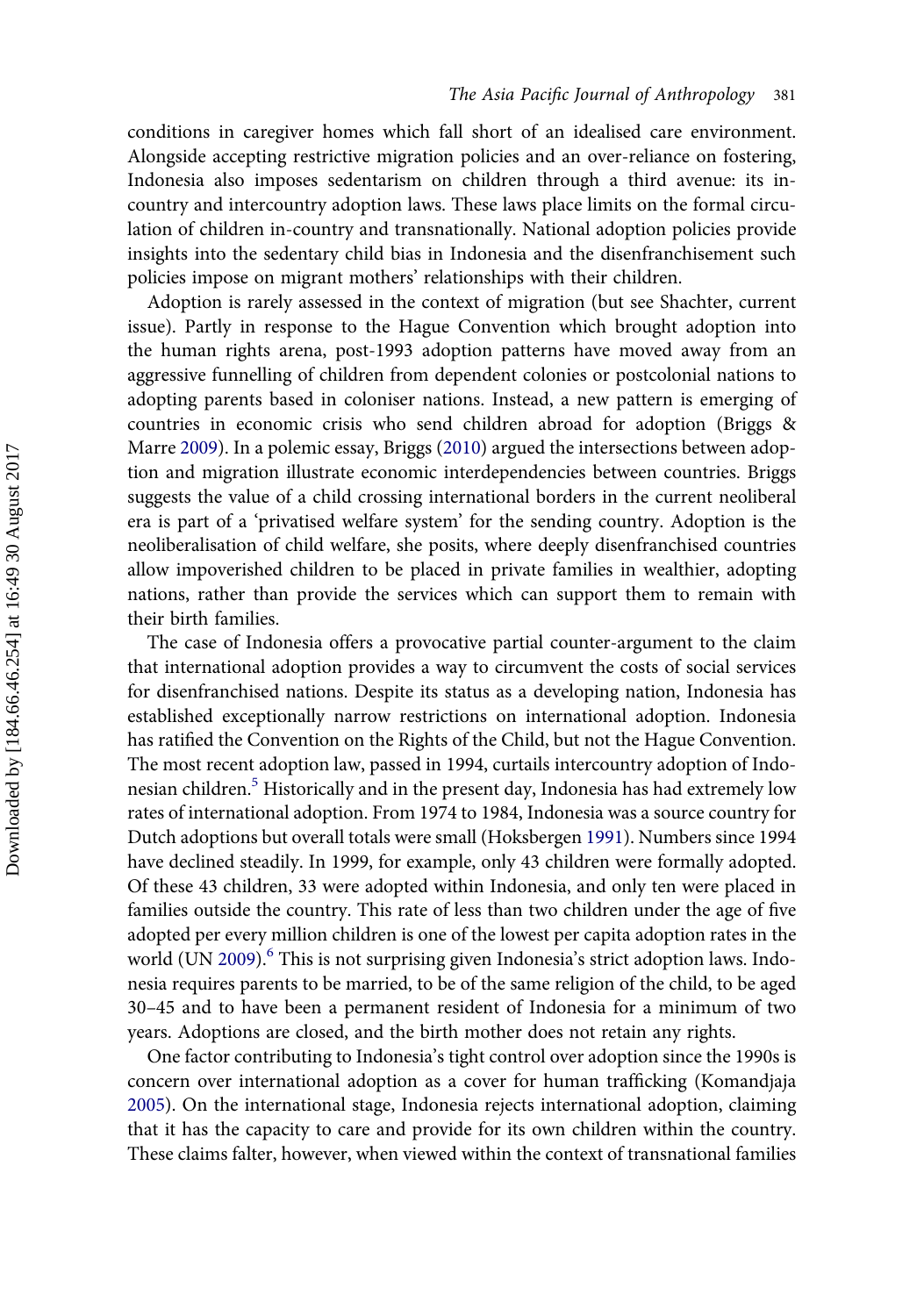<span id="page-11-0"></span>where failed migration and failed fostering are known to occur. As previously noted, state services are not developed to support the needs of low-income migrating families. Yet there is also a lack of in-country adoption provision for the children of migrant mothers who die, disappear, abandon their children or who struggle to care for them. There are only seven registered adoption agencies or orphanages in the country (Yayasan Sayap Ibu [2016\)](#page-17-0). In visits to Lombok orphanages where adoptions can be coordinated, we learned not all families are welcome to place children there. One well-established orphanage only allowed legally married couples under difficult circumstances to place a child. Children of migrant parents working overseas were not welcome because the religious conservatism undergirding the orphanage would not accommodate single parents, divorced parents or children who had been abandoned by parents. A second orphanage in Jakarta, set up in 2009 specifically to accept children born to overseas domestic workers, had taken in 60 infants in the seven years they were housed at Jakarta's special migration arrival terminal. However, they struggled to coordinate formal adoption of some of those children through government agencies because the process is onerous and lengthy. Only two children were formally adopted in 2016, and two others in 2015.<sup>7</sup> In short, policies around formal adoption in-country and internationally are not options for migrant mothers, even where income levels are clearly inadequate for raising fostered children.

As several of our research respondents were migrant mothers without husbands, their position was similar to birth mothers studied in other countries who were able to choose adoption as a childrearing option. Kim's [\(2010](#page-16-0)) study of South Korean adoption processes described birth mothers' responses to international recruiters within the context of a patriarchal Korean value set which harshly stigmatised single mothers, and where social programs to support single mothers were absent. Similarly, Roby and Matsumara ([2002\)](#page-17-0) found some mothers from the Republic of the Marshall Islands (RMI) accepted the idea of international adoption, imagining better lives for their children. Aggressive recruiters fostered some of the misconceptions that later caused many birth mothers' distress in both South Korea and the RMI. However, equally important was the absence of basic state services which would allow women to make informed choices based on the possibility of local social assistance for single parents. The choice of intercountry adoption was viable for RMI and Korean women because of a dearth of local alternatives. In contexts where social services are undeveloped, intercountry adoption could offer mothers, families and children more opportunities to create a good life for their children.

In interviews with migrant parents and caregivers in East Lombok, adoption or placing children in a nearby orphanage arose in conversations about alternative care for children whose parents could no longer look after them. The option was rejected by most. Families who had resources stated they would ensure their child remained within the family, and in particular within familiar fostering relationships. However, these choices are shaped in part by the absence of alternatives. During fieldwork in Lombok we observed several examples of involuntary childrearing where the caregiver expressed considerable resentment at the lack of options available for the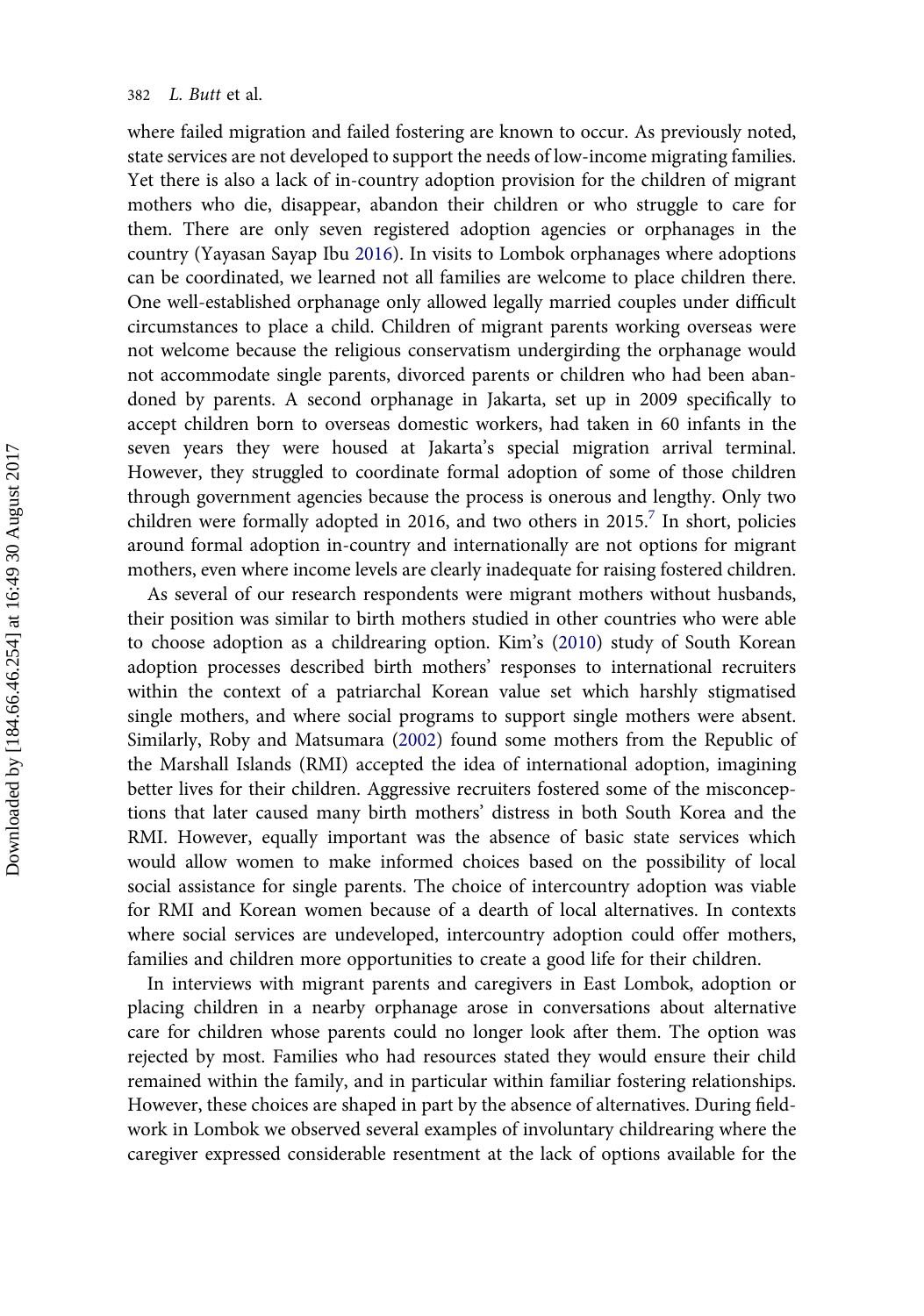children in her care. If in-country or intercountry adoption were a viable alternative to fostering, some respondents said they would consider it. The following case study of Itek and her grandchildren illustrates the impact of a lack of choice around adoption for an ageing grandmother.

#### Vignette: Forced Fostering and a Grandmother's Conundrum

Itek cares for her two grandchildren aged seven and five while her daughter Donna works in Malaysia. Abandoned by her husband after the birth of their second child, Donna borrowed money locally to make the trip to Malaysia. As Donna does not send remittances home, Itek was left without funds to care for her grandchildren. Itek, illiterate and isolated, is the primary caregiver and makes do only by selling firewood gathered in the forest at a street stall. She brings her grandchildren with her to the forest to help gather wood instead of sending them to school. Itek expressed feelings of desperation because she is obliged to care for her two grandchildren in her small, mud-floored rattan wall hut without access to other resources. Donna wanted to arrange for the children to be placed in care in Lombok, but they had heard that conditions in an orphanage were worse than they could provide for the children themselves. Donna also wanted to place the children for adoption internationally, imagining for them a better life in another country. Lacking practical knowledge about dealing with agencies or bureaucrats, both Itek and Donna did not know how to make that happen. As *orang kecil* (literally, little people, that is to say 'unimportant people'), Itek did not feel the children's needs would be given consideration in any case.

Donna met a man in Malaysia, and they made plans to marry. While Itek wanted her daughter to take the children to live with them in Malaysia, Malaysian laws forbid it, the logistics of obtaining passports were overwhelming, the costs were unmanageable, and according to Itek, Donna did not seem to want her children to live with her in Malaysia. Itek remained forced to provide care in a precarious situation where there was no money for school, little money for food and no resources to do anything to transform their situation. Itek displayed a rare flash of fury in a culture that values calmness and the careful management of emotions: 'The children are not happy. But my daughter, she in fact is very happy, she is married and living in Malaysia. Meanwhile, I am tired and never ever get to rest!'

This case illustrates the potential that adoption might offer to some families when fostering is not a viable option. In making this argument, we do not necessarily condone international adoption. However, we show that by closing off the option at a national level, and by providing no support for in-country adoption, Indonesia encourages transnational mobility of mothers but provides no options for a similar mobility for children. One reason foster care is hard for so many migrant families is because decisions about the 'best interests of the child' can never look beyond the borders of Indonesia. The sedentary, in-country bias of Indonesia's policies regarding fostering and adoption exacerbates conditions of desperation created by the lack of important social services to support caregivers in migrant families.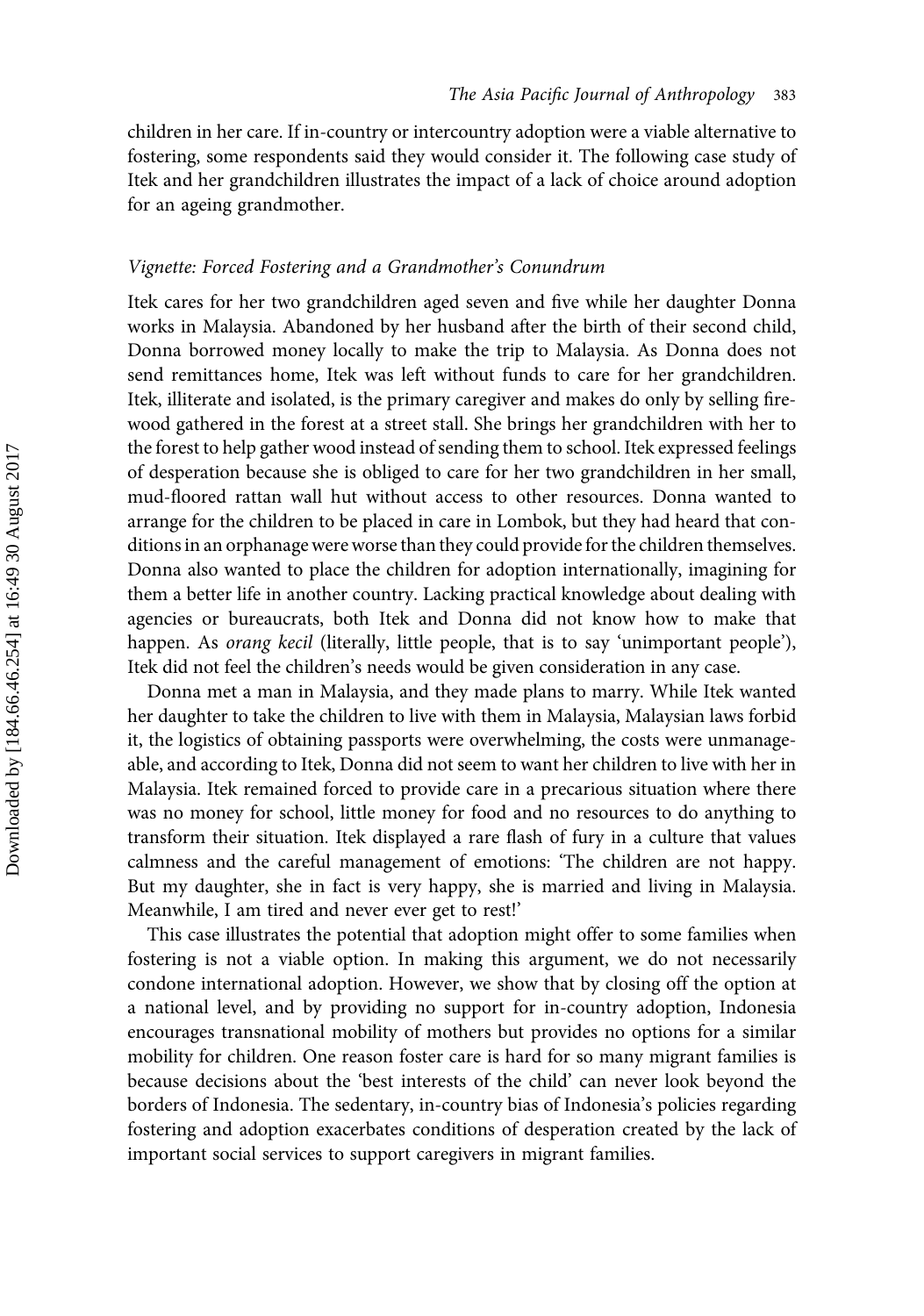#### Conclusion

The experiences of sedentary children and mobile mothers in Indonesia illustrate the challenges of mother–child separation where a sedentary child bias strongly shapes family practice. The Indonesian case depicts a particular confluence of policy, values and economic imperatives. The state's enabling of transnational migration combined with strong exhortations around women's obligations as dutiful mothers creates a compelling narrative that many family members support. Local cultural values, especially around fostering and ideas of a shared responsibility for childrearing, replicate and reinforce the state's tendency to normalise and take for granted the place of fostering in planning for migration. The forced sedentarism that is embedded in a denial of other forms of child circulation, such as in-country or intercountry adoption as an alternative for families, is sustained because social welfare systems are undeveloped within the country and alternatives to informal fostering are strongly discouraged. This sedentary bias builds on assumptions about the child's home being a safe and nurturing space, an assumption which the two vignettes and other research findings in East Lombok have problematised. The idealised notion of a 'care triangle' comprised of the stay-behind child, the migrant parent and the surrogate caregiver, falters in practice: shortcomings on one side of the triangle can be devastating for all parties.

Indonesia's sedentary bias towards children of migrant mothers offers a salutary warning for nations and territories within the wider Asia-Pacific region that are currently expanding low-skill migration programs and opportunities. Tightening networks of global capital, increasing inequalities and sustained dependencies on remittances globally as a substitute for social welfare, are interwoven with expectations about the capacities of mothers, families and children to manage life and labour within the parameters explicitly defined or implied by state policies. Because policies and practices surrounding migration tend to be focused on labour issues rather than on social impacts, and in the absence of adequate social policies and programs, informal child fostering is likely to continue to be the only option available to migrant mothers. In a similar way, adoption policies remain focused on international relations rather than on the needs and goals of migrant mothers and their families. Because migrant women are more reliable in sending remittances home than men, and because wage-earning opportunities are not available closer to home in many rural and remote communities, migration by mothers and fostering of stay-behind children is likely to continue and increase.

Changing expectations around women's work connects mothers to state imperatives in new ways, forcing their mobility in the service of new expectations around the place of remittances in national finances. At the same time, new opportunities and new restrictions make it harder for mothers to decide where their children will live, how their children will be reared and who will do that work. Alternative realities are glimpsed in a study by Constable ([2014\)](#page-15-0), who describes migrant Indonesian women in Hong Kong choosing to have children while they are away at work as a deliberate strategy to allow them to be both mobile workers and active parents.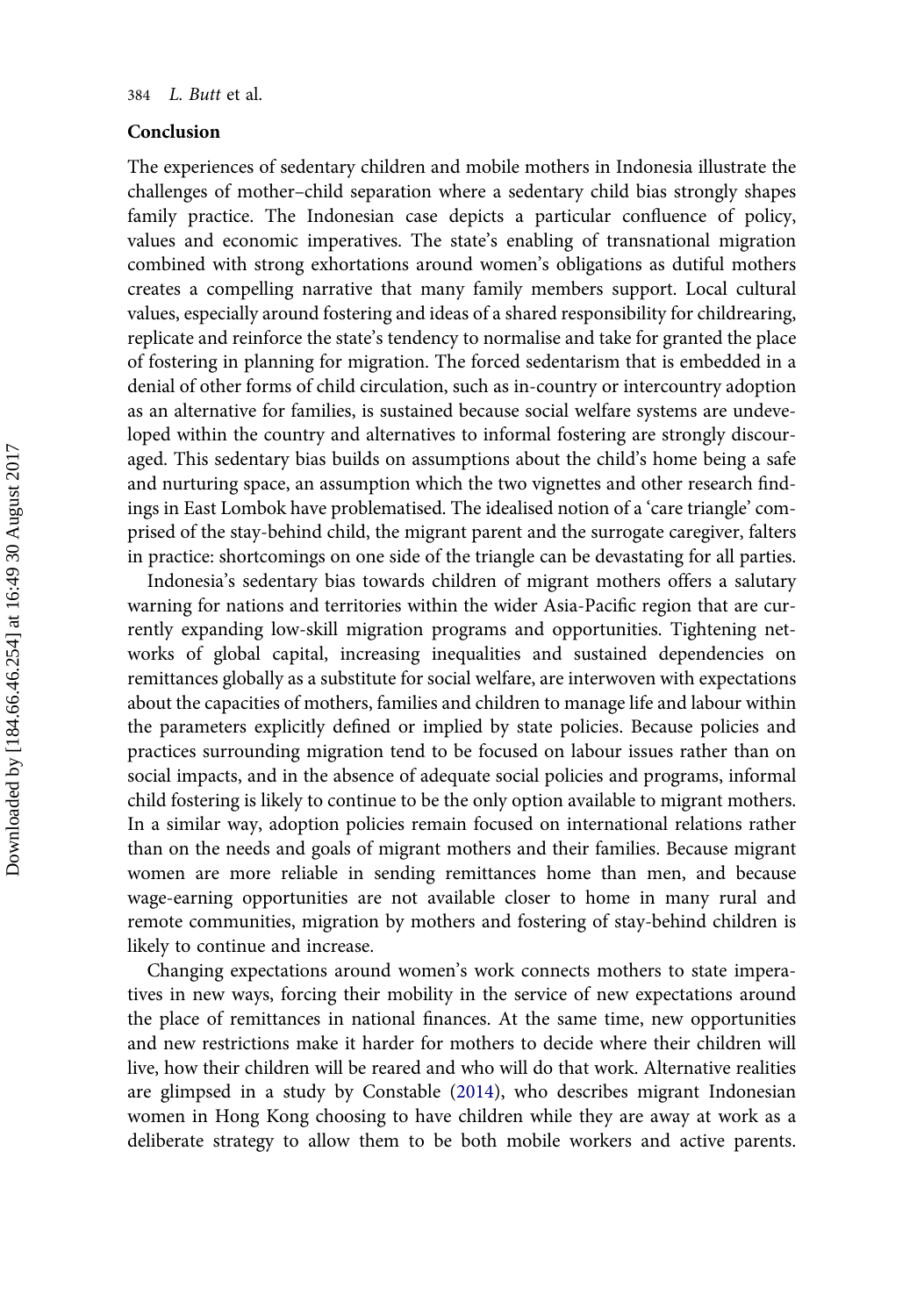<span id="page-14-0"></span>These women thwart state migration policies in order to raise their own children in their own residences outside their home country. In the new transnational social field in which separation of parent and child is increasingly the norm, these mothers take an important step towards the larger project of proclaiming the acceptability of a mother's right to choose if, where and how she raises her children.

#### Acknowledgements

The authors were sponsored by the University of Mataram, Lombok, Indonesia. The authors thank Dr Untung Waluyo of the University of Mataram, and staff and outreach workers at the NGO ADBMI in East Lombok for their research assistance.

#### Funding

Research discussed in this article was supported by the Social Sciences and Humanities Research Council of Canada, Insight Development [grant number 430-2013-001079].

#### **Notes**

- [1] Australia set up the Pacific Seasonal Worker Pilot Scheme in 2008 and New Zealand set up the Recognised Seasonal Employer Scheme in 2007.
- [2] All names are pseudonyms.
- [3] Non-profit organisations do offer support for migrant families. However, most funding from international agencies and NGOs prioritises helping families ensure a successful migration experience rather than focusing on the needs of stay-behind children.
- [4] Fostering is also linked to Islam. The religion forbids formal, permanent adoption from one family to another (Beatty [2002\)](#page-15-0).
- [5] The national legislations governing adoption were passed in 1917, 1989, 1993 and 1994 (UN [2009\)](#page-17-0).
- [6] Other countries with very low rates of international adoption are not necessarily countries with successful economies or autonomous political regimes. These countries include: Bangladesh, Myanmar, Tanzania and Niger (UN [2009\)](#page-17-0).
- [7] There was significant concern amongst orphanage staff that a black market thrives within Indonesia for children born out of wedlock due to the combination of intractable policy and personal shame around not having proof of parentage for the child.

#### References

- Andrevski, Hannah, and Samantha Lyneham. [2014](#page-4-0). "Experiences of Exploitation and Human Trafficking among a Sample of Indonesian Migrant Domestic Workers." Working Paper no. 471, Australian Institute of Criminology.
- Ball, Jessica, Leslie Butt, and Harriot Beazley. [2015](#page-3-0). "Family Decision Making About Birth Registration among Transnational Migrants in Indonesia." Working Paper MMP-2, Centre for Asia Pacific Initiatives, University of Victoria. [http://www.uvic.ca/research/centres/capi/](http://www.uvic.ca/research/centres/capi/assets/docs/mmp-reports/Transnation_Stateless_June2015_v2.pdf) [assets/docs/mmp-reports/Transnation\\_Stateless\\_June2015\\_v2.pdf.](http://www.uvic.ca/research/centres/capi/assets/docs/mmp-reports/Transnation_Stateless_June2015_v2.pdf)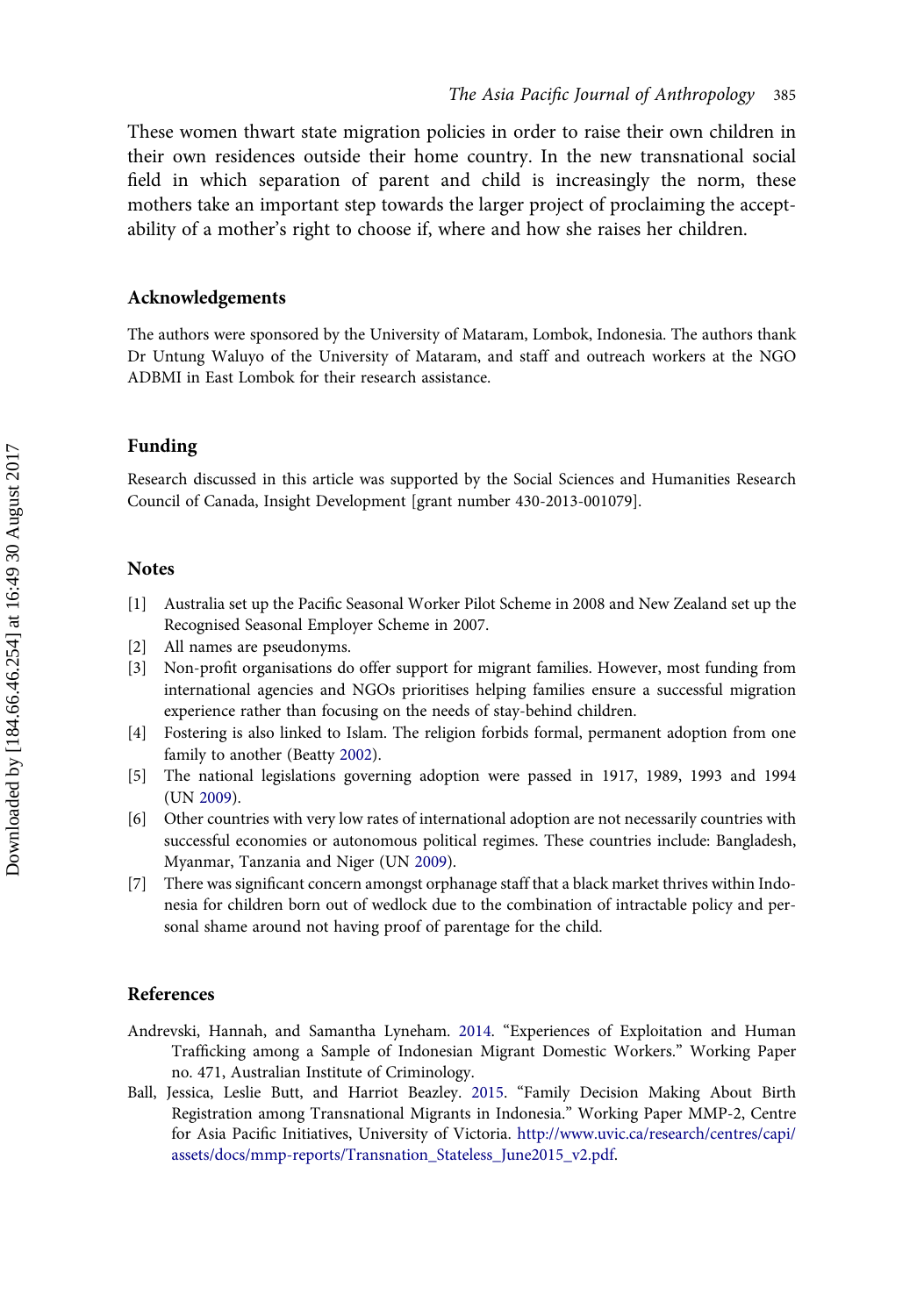- <span id="page-15-0"></span>Beatty, Andrew. [2002](#page-14-0). "Changing Places: Relatives and Relativism in Java." The Journal of the Royal Anthropological Institute 8 (3): 469–491.
- Beazley, Harriot. [2007](#page-6-0). "The Malaysian Orphans of Lombok: Children and Young People's Responses to out-Migration in Eastern Indonesia." In Young Rural Lives: Global Perspectives on Rural Childhood and Youth, edited by R. Panelli, R. Punch, and E. Robson, 107–120. London: Routledge.
- Beazley, Harriot, Leslie Butt, and Jessica Ball. [n.d.](#page-5-0) "'Like it, Don't Like it, you Have to Like it': Children's Emotional Responses to the Absence of Transnational Migrant Parents in Lombok, Indonesia." Unpublished manuscript.
- Briggs, Laura. [2010](#page-10-0). "Foreign and Domestic: Adoption, Immigration, and Privatization." In Intimate Labors: Cultures, Technologies and the Politics of Care, edited by Eileen Boris and Rhacel Parreñas, 49–62. Stanford: Stanford University Press.
- Briggs, Laura, and Diana Marre. [2009](#page-10-0). "Introduction: The Circulation of Children." In International Adoption: Global Inequalities and the Circulation of Children, edited by Laura Briggs and Diane Marre, 1–28. New York: New York University Press.
- Butt, Leslie, Jessica Ball, and Harriot Beazley. [2016.](#page-8-0) "False Papers and Family Fictions: Household Responses to 'Gift Children' Born to Indonesian Women during Transnational Migration." Citizenship Studies 20 (6–7): 795–810. [doi:10.1080/13621025.2016.1204984](https://doi.org/10.1080/13621025.2016.1204984).
- Chan, Carol. [2014](#page-5-0). "Gendered Morality and Development Narratives: The Case of Female Labor Migration from Indonesia." Sustainability 6 (10): 6949–6972.
- Chan, Carol. [2017](#page-6-0). "Not Always 'Left-behind': Indonesian Adolescent Women Negotiating Transnational Mobility, Filial Piety, and Care." The Asia-Pacific Journal of Anthropology 18 (3): 246–263.
- Coe, Cati. [2014](#page-2-0). The Scattered Family: Parenting, African Migrants, and Global Inequality. Chicago: University of Chicago Press.
- Connell, John. [2015.](#page-4-0) "Temporary Labour Migration in the Pacific." In Migration and Development: Perspectives from Small States, edited by W. H. Konje, 60–91. London: Commonwealth Secretariat.
- Constable, Nicole. [2014.](#page-3-0) Born Out of Place: Migrant Women and the Politics of International Labor. Berkeley, CA: University of California Press.
- Cortes, Patricia. [2015](#page-4-0). "The Feminization of International Migration and Its Effects on the Children Left Behind: Evidence from the Philippines." World Development 65: 62–78.
- Dewi, Elisabeth. [2011.](#page-6-0) "Changing Perceptions of 'Good' Mothering and Family Roles among Indonesian Female Domestic Workers." Journal of the Motherhood Initiative 2 (2): 208–225.
- Ehrenreich, Barbara, and Arlie Russell Hochschild. [2004.](#page-2-0) Global Woman: Nannies, Maids, and Sex Workers in the New Economy. New York: MacMillan.
- Ensor, Marisa O., and Elzbieta M. Gozdziak. [2010](#page-2-0). "Introduction: Migrant Children at the Crossroads." In Children and Migration at the Crossroads of Resiliency and Vulnerability, edited by Marisa O. Ensor and Elzbieta M. Gozdziak, 1–14. New York: Palgrave Macmillan.
- Glass, Christy, Peggy Petrzelka, and Susan E. Mannon. [2011](#page-2-0). "Mothers, Migrants and Markets: Rethinking the Link between Motherhood and Work in the Global Economy." Journal of the Motherhood Initiative 2 (2): 129–145.
- Goss, Jon, and Bruce Lindquist. [2000](#page-4-0). "Placing Movers: An Overview of the Asian-Pacific Migration System." The Contemporary Pacific 12 (2): 385–414.
- Graham, Penelope. [2008](#page-6-0). "Land, Labour and Liminality: Florenese Women at Home and Abroad." In Horizons of Home: Nation, Gender and Migrancy in Island Southeast Asia, edited by Penelope Graham, 113–132. Clayburn: Monash Asia Institute.
- Graham, Elspeth, Lucy P. Jordan, Brenda S. A. Yeoh, Theodora Lam, and Maruja Asis. [2012](#page-8-0). "Transnational Families and the Family Nexus: Perspectives of Indonesian and Filipino Children Left Behind by Migrant Parents." Environment & Planning A 44 (4): 793-815.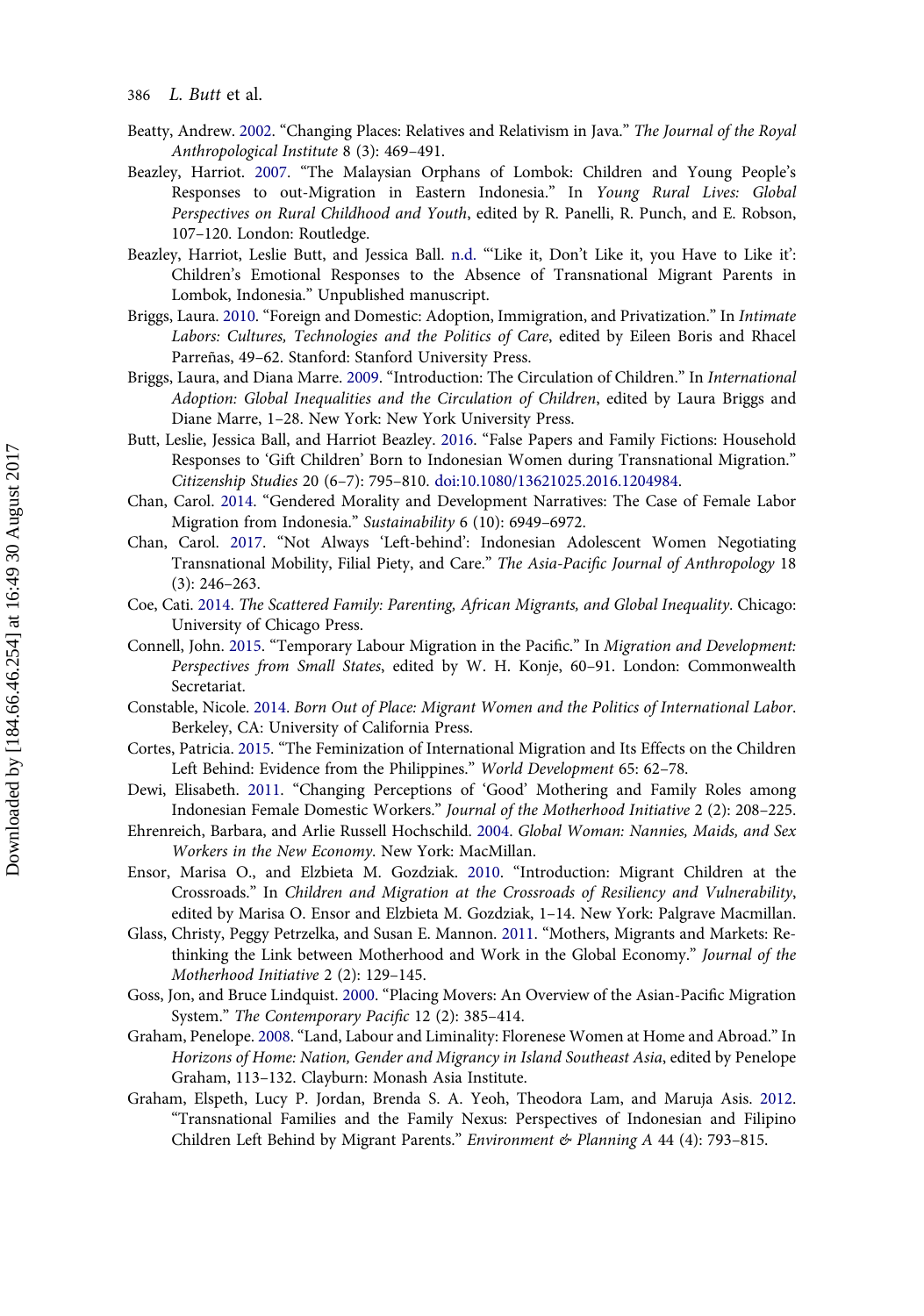- <span id="page-16-0"></span>Grant, Monica J., and Sara Yeatman. [2014](#page-8-0). "The Impact of Family Transitions on Child Fostering in Rural Malawi." Demography 51 (1): 205–228.
- Hoang, Lan Anh, Theodora Lam, Brenda S. A. Yeoh, and Elspeth Graham. [2015](#page-4-0). "Transnational Migration, Changing Care Arrangements and Left-Behind Children's Responses in South-East Asia." Children's Geographies 13 (3): 263–277.
- Hoang, Lan Anh, Brenda S. A. Yeoh, and Anna Marie Wattie. [2012](#page-5-0). "Transnational Labour Migration and the Politics of Care in the Southeast Asian Family." Geoforum 43 (4): 733–740.
- Hoksbergen, Rene A. C. [1991.](#page-10-0) "Intercountry Adoption: Coming of Age in the Netherlands: Basic Issues, Trends." In Intercountry Adoption: A Multinational Perspective, edited by Howard Altstein and Rita Simon, 141–156. New York: Greenwood Publishing.
- ILO (International Labour Organisation) [2013](#page-4-0). "Better Protecting Indonesian Migrant Workers through Bilateral and Multilateral Agreement." Accessed December 15, 2016. [http://www.](http://www.ilo.org/jakarta/info/public/pr/WCMS_212738/lang--en/index.htm) [ilo.org/jakarta/info/public/pr/WCMS\\_212738/lang](http://www.ilo.org/jakarta/info/public/pr/WCMS_212738/lang--en/index.htm)–en/index.htm.
- IOM (International Organization for Migration) [2010.](#page-5-0) Labour Migration from Indonesia. Geneva: IOM.
- Khoo, Choon Yen, Maria Platt, Brenda S. A. Yeoh, and Theodora Lam. [2014.](#page-4-0) "Gendered Migration Patterns, Processes and Outcomes: Results from a Household Survey in Pononegro, Indonesia." Working Paper 22. Sussex: Migrating out of Poverty Research Programme Consortium.
- Khoo, Choon Yen, Maria Platt, Brenda S. A. Yeoh, and Theodora Lam. [2015.](#page-3-0) "Structural Conditions and Agency in Migrant Decision-Making: A Case of Domestic and Construction Workers from Java, Indonesia." Working Paper 25. Sussex: Migrating out of Poverty Research Programme Consortium.
- Kim, Eleana. [2010.](#page-11-0) Adopted Territory: Transnational Korean Adoptees and the Politics of Belonging. Durham: Duke University Press.
- Komandjaja, Eva C. [2005](#page-10-0). "Government Bans Adoptions to Protect Orphans." The Jakarta Post, January 5.
- Lam, Theodora, and Brenda S. A. Yeoh. [2016.](#page-4-0) "Left-Behind Children Matters: Perspectives on and Reactions to the Everyday Ruptures of Migration in Southeast Asia." Paper presented at the symposium Children, Family and Migration in East Asia, National University of Singapore, July 7–8.
- Leinaweaver, Jessaca. [2014](#page-8-0). "Informal Kinship-based Fostering Around the World: Anthropological Findings." Child Development Perspectives 8 (3): 131–136.
- Mazzucato, Valentina. [2015](#page-1-0). "Transnational Families and the Well-being of Children and Caregivers who Stay in Origin Countries." Social Science & Medicine 132: 208-214.
- McKay, Deidre. [2007.](#page-4-0) "'Sending Dollars Shows Feeling'– Emotions and Economics in Filipino Migration." Mobilities 2 (2): 175–194.
- McKay, Deirdre. [2012.](#page-4-0) Global Filipinos: Migrants' Lives in the Virtual Village. Bloomington: Indiana University Press.
- Newberry, Jan. [2010.](#page-8-0) "The Global Child and Non-Governmental Governance of the Family in Post-Suharto Indonesia." Economy and Society 39 (3): 403–426.
- Newberry, Jan. [2014](#page-8-0). "Class Mobil: Circulation of Children in the Making of Middle Indonesia." In In Search of Middle Indonesia, edited by Gerry van Klinken and W. Berenschot, 69–88. Leiden: Brill/KITLV Press.
- Parreñas, Rhacel Salazar. [2005](#page-2-0). Children of Global Migration: Transnational Families and Gendered Woes. Stanford, CA: Stanford University Press.
- Parreñas, Rhacel Salazar. [2008.](#page-6-0) The Force of Domesticity: Filipina Migrants and Globalization. New York: New York University Press.
- Piper, Nicola, ed. [2008](#page-2-0). New Perspectives on Gender and Migration. New York: Routledge.